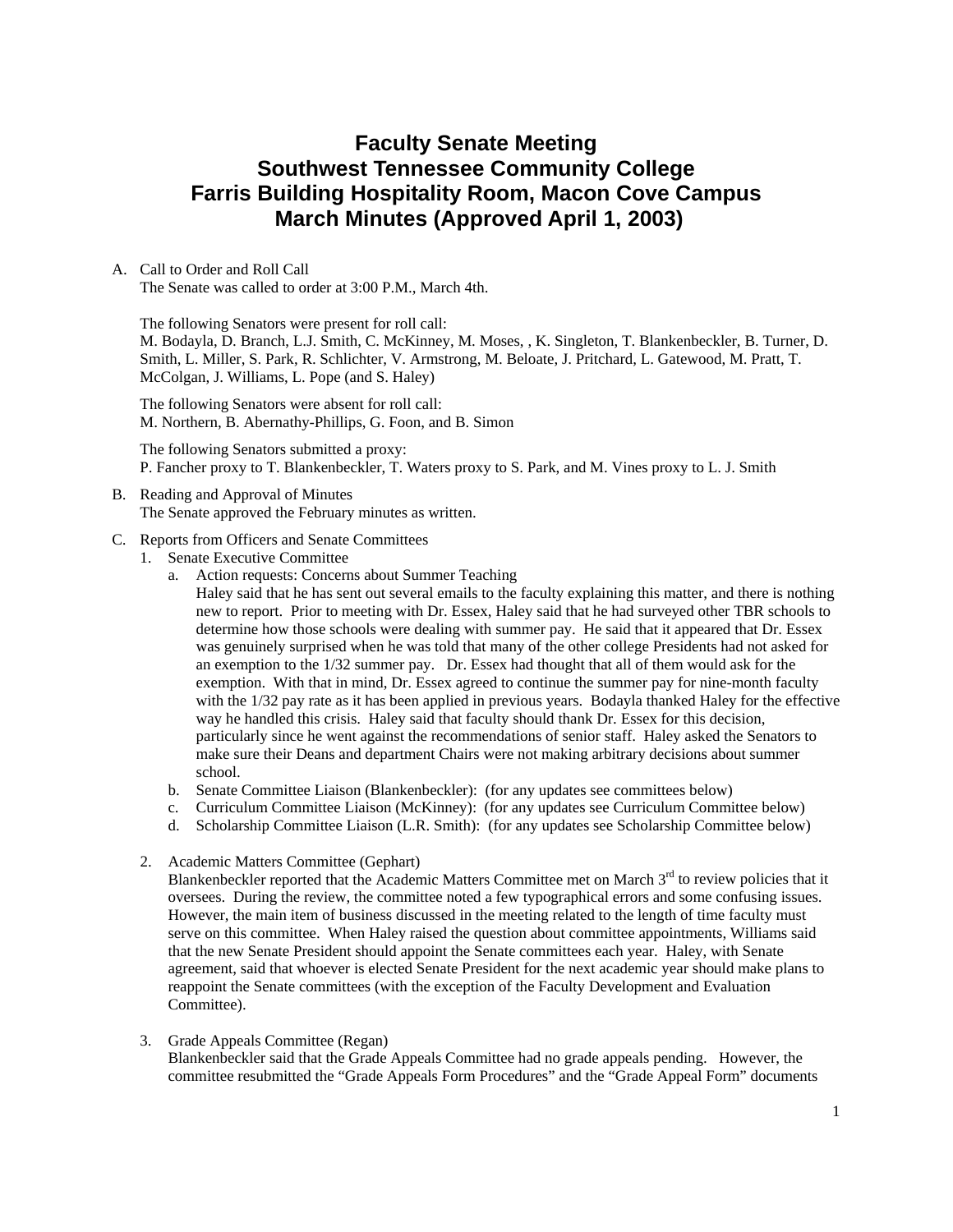that the Senate had returned for minor editing several months ago. In response, the Senate moved to approve the changes and forward the documents to Dr. Miller. The motion passed unopposed.

4. Faculty Handbook Committee (Hurrah, Reid)

Although the Faculty Handbook Committee has completed work on the faculty handbook, and a hard copy of the handbook is available, there is no Microsoft Word document available for posting on the Senate web site. The handbook was originally word-processed in a non-Windows format, and there have been problems getting it converted to a Microsoft Word version. To Pratt's question, Haley responded that he does not think the committee plans to send hard copies out to the faculty.

- 5. Faculty Development and Evaluation Committee (Robertson, Lipinski) Blankenbeckler said that the FDEC will meet on March 5<sup>th</sup>. Haley added that the Chair and Co-chair of the FDEC will meet with the SEC, Vice Provost, and Provost on March  $6<sup>th</sup>$  to discuss the faculty evaluation that is under development.
- 6. Faculty Welfare Committee (Haseltine)

Blankenbeckler reported that the committee completed its two charges, developing components for an administrative department head evaluation and compiling a survey to determine faculty morale, and submitted them to the Senate at the February meeting. Consequently the committee has not scheduled another meeting.

a. Status of Administrative Evaluation

Haley said that the Provost has not yet appointed a committee to determine the ratings for the 26 questions that will be listed on the department head evaluation. However, Dr. Miller has assured Haley that the evaluation will be in place for use this spring. [This document is posted at the Senate Sharepoint web site.]

### b. Status of Faculty Morale Survey

Although Haley submitted the survey to Dr. Miller, she suggested that the Senate edit some of the comments before sending it on to Dr. Essex. Blankenbeckler and L.J. Smith said that Dr. Miller asked the SEC to make some of the comments more positive and less derogatory and demeaning. Pritchard questioned whether the comments were really derogatory and demeaning or just direct. Blankenbeckler said that Dr. Miller was willing to take the comments to Dr. Essex as presented, but she thought that some of the comments were unprofessional and would reflect badly on the faculty. Although Pritchard and L.J. Smith agreed to discuss the matter at a later time, debate between the two Senators on this matter continued. In response to Pritchard's request, Singleton read several comments in the survey as examples. Haley then asked the Senate if the unedited survey should be sent to Dr. Essex. When the Senators could not reach at a consensus, Schlichter moved to table this discussion until the April Senate meeting. The motion passed unopposed. [This survey is posted at the Senate Sharepoint web site.]

7. (ad hoc) Senate Scholarship Committee

 L.J. Smith reported that the director of the Scholarship Committees would provide her with a list of current contributors to the three Senate Scholarships. Three of these contributors will be asked to serve on the Senate Scholarship Committee this spring to select recipients.

### 8. Election Committee:

See "Unfinished Business," item number 16 for a discussion of Election Committee business.

The following are College Standing Committees with specific Senate Relationships:

9. Curriculum Committee (Summons)

The report from this committee was tabled at the last meeting, but typed updates were included with the draft of the February Minutes that was distributed at this Senate session. McKinney reported that the committee has a tremendous workload, but it functions well. Senators seemed satisfied with the existing reporting relationship.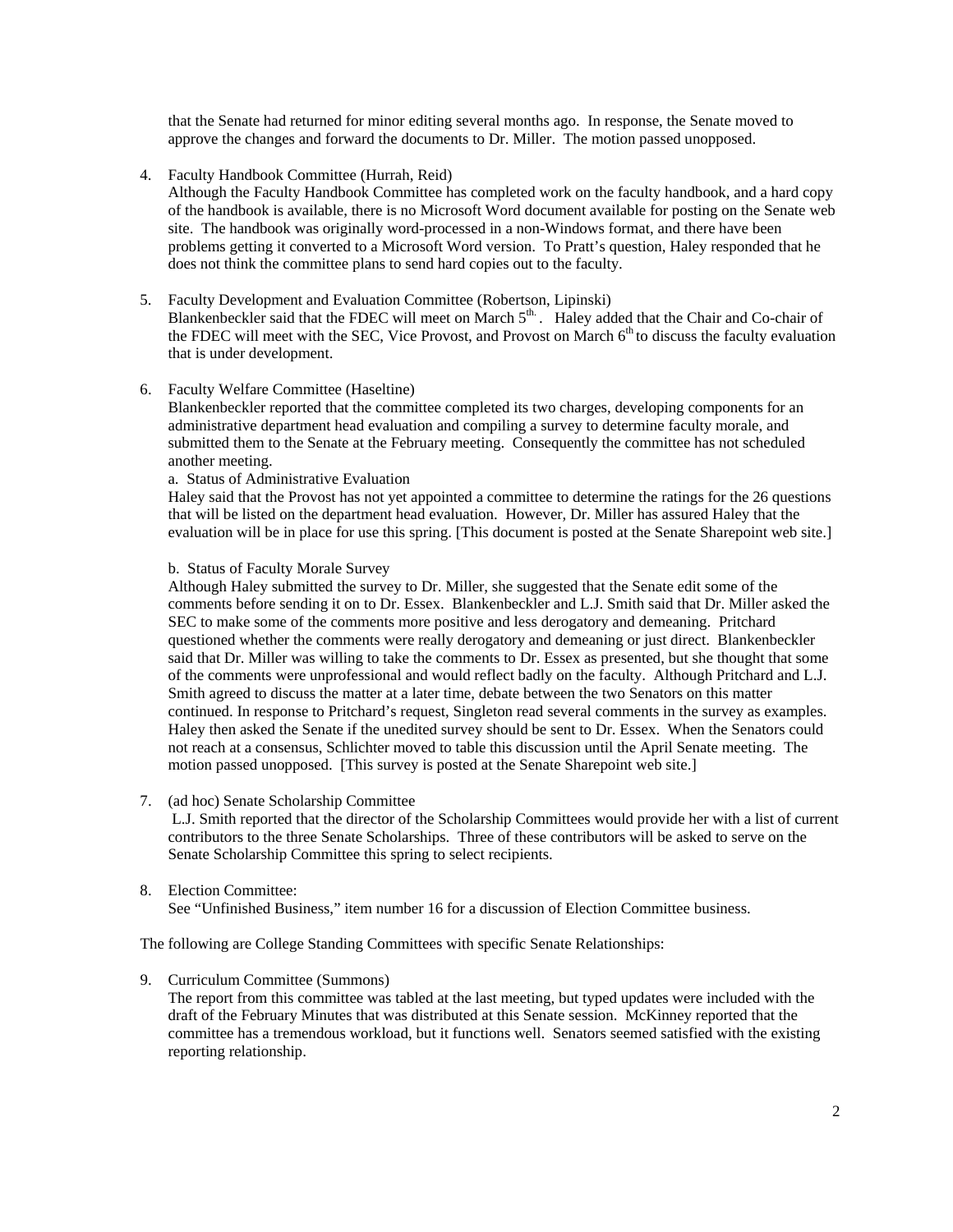- 10. Promotion and Tenure Committee no report
- 11. Readmission Appeals Committee (Germain, Carson) no report
- D. Unfinished Business
	- 1. Faculty Senate Priorities for 2002 2003: posted at Senate Sharepoint Web Site Haley reported that he has made numerous updates over the last few weeks. [http://internal.stcc.tn.edu/facsenate/ ].
	- 2. Status of Request for Second Department head Seminar to be Conducted by Mr. P. Thomas As reported at the last Senate meeting, Mr. P. Thomas did not offer the kind of workshop that Haley had requested. Since Mr. Thomas has not contacted Haley about presenting another one as agreed upon, Dr. Miller has decided to employ an outside consultant from FedEx. The consultant will present the workshop this spring. Haley briefly reviewed the purpose of the workshop once again.
	- 3. Status of Non-Tenured Faculty in Engineering Technologies Now Under Review by Dr. Miller Haley said that Dr. Miller is concerned about this issue. She explained that recently there was a change in TBR attorneys. The previous attorney and the new attorney hold conflicting points of view about how to deal with this matter. As a result, the whole issue still remains unresolved. Armstrong pointed out that the lack of tenured faculty in this department would present a problem for those (possibly two) who become eligible for tenure. There will be no one in the department to vote for or against them. Singleton pointed out that since the voting requirement was a school policy and not a TBR policy, Dr. Miller should be made aware of this pending problem. Haley agreed to discuss this with Dr. Miller and report back to the Senate.
	- 4. Status of Twelve Month Contracts Now Under Review by Dr. Miller for TBR Although the administration was prepared to dissolve most of the twelve month contracts this June, Dr. Essex has agreed to delay this until next June, 2004. The Provost is reviewing each of the contracts and will make recommendations to him in the next few months based on the advice of the Deans. Haley suggested that the Senators review and prepare a strategy to deal with this. Schlichter said that it is not in the best interest of the institution to lose all the twelve-month contracts. He suggested that some twelvemonth faculty should be retained in each department and cited reasons for his view such as continuity of information to students and administration throughout the summer months. In reply to M. Kelley, Haley said that TBR has instructed the administration to reduce the number of twelve-month contracts where possible. L. J. Smith suggested that the Senate appoint an ad hoc committee to examine this matter. After further discussion about this as a money-saving and cost issue, L. J. Smith moved to create an ad hoc committee to review the pros and cons of eliminating twelve month contracts and to develop a proactive response. Also, L.J. Smith said that she would send out an email to all faculty members asking for volunteers to serve on this committee, and she would serve as Senate liaison to the committee. Haley asked L. J. Smith to have the committee draft a report for the next Senate meeting. The motion passed without opposition.
	- 5. Status of ad hoc Budget (Fiscal) Oversight Committee The Oversight Committee has met once, and Haley has taken some of the suggestions to the administration. Given the current fiscal problems, Haley does not plan to have this committee reconvene at this point in time.
	- 6. Status of Plan to Unite Three Faculty Organizations to Push for Salary Equity no report
	- 7. Status of Recommendation to Compensate Program Coordinators no report [According to previous Senate minutes, Dr. Miller is supposed to have a recommendation on the issue of program coordinator compensation in the spring.] Haley will ask Dr. Miller about this recommendation again.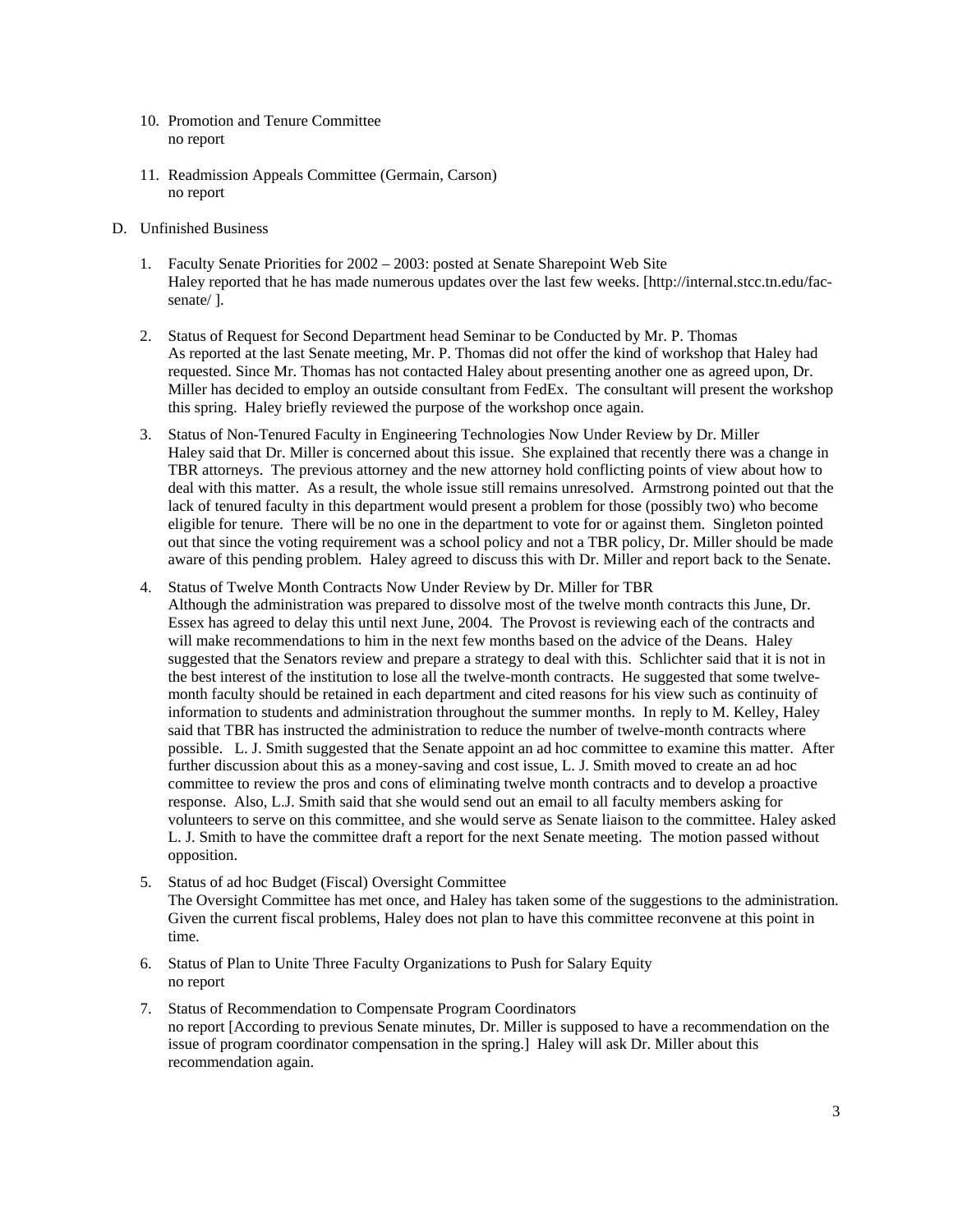- 8. Status of Action Request: to Post Budget and Salary Equity Online Dr. Essex suggested that Haley ask Mr. K. McCune about getting the Salary Equity study posted online. However, Mr. McCune said there were "privacy issues" that prevented the school from posting this information online. Pratt pointed out that the study was available in the library, and Branch argued that this is public knowledge. Haley will ask about this again. Also, Haley said that the budget was simply too large to convert to a Microsoft format for posting.
- 9. Information about List of Low Productivity Programs Sent to TBR (programs listed, faculty input) Haley said that this item of business was completed at the last Senate session.
- 10. Status of Senate Motion to Appoint Senate Representative to any College Budget Oversight Committee: Response from Dr. Essex Dr. Miller responded to this instead, and she requested that the Senate wait until she receives recommendations from the Deans. Haley was concerned that she has forgotten about this, and he will remind her of the agreement. Also, he said that the recommendations from the college might have already been sent to TBR.
- 11. Status of Faculty Emeritus Haley reported that the Faculty Emeritus proposal has been given to Dr. Miller and he is awaiting her response.
- 12. Status of Negotiations for Administrative Evaluations above Department Chair Level Singleton reported that Dr. Miller was positive about a feedback type mechanism for evaluating above the level of chairs.
- 13. Status of Bylaws/Constitution Recommendations form Dr. Miller and Dr. Essex Copies of the Constitution and the Bylaws containing recommendations from Dr. Miller and Dr. Essex were distributed to the Senators. L.J. Smith first reviewed each recommendation, allowed discussion, and called for a motion on the administrative recommendation. Following very lengthy discussion throughout, particularly on proper parliamentary procedure, the following are changes agreed upon by the Senate:

Changes in Constitution – draft 8

- 1. Page 1: returned to original Constitution with "College President" at 3 places on the page
- 2. Page 4: returned to original Constitution with "The President shall serve as or appoint a representative to the Tennessee Board of Regents Faculty Sub-Council…"
- 3. Page 5: approved the insertion of the sentence beginning with "The role of this committee…."
- 4. Page 5/6: approved minor changes under Curriculum Committee as suggested
- 5. Page 6: approved minor change under Readmission Appeals Committee as suggested
- 6. Page 6: approved change under Amendments… returned to original Constitution with "….with final concurrence by the President of the College."

Changes in Bylaws – draft 8

- 1. Page 2: changed "findings" to "recommendations" and "Faculty Senate" to "SEC"
- 2. Page 3: approved the change "and the Readmission Appeals Committee" as suggested
- 3. Page 5: approved the insertion of the sentence beginning with "The role of this committee…"
- 4. Page 5: approved the change ""or his/her designee"

[According to the report from that committee, the correct name should be "Readmission Appeals Committee" and not "Readmissions Appeals Committee." This change was made in both the Constitution and Bylaws.]

[The revised Constitution and Bylaws are posted at the Senate Sharepoint web site.]

The revised drafts of the Constitution and Bylaws will be submitted again to Dr. Miller and Dr. Essex.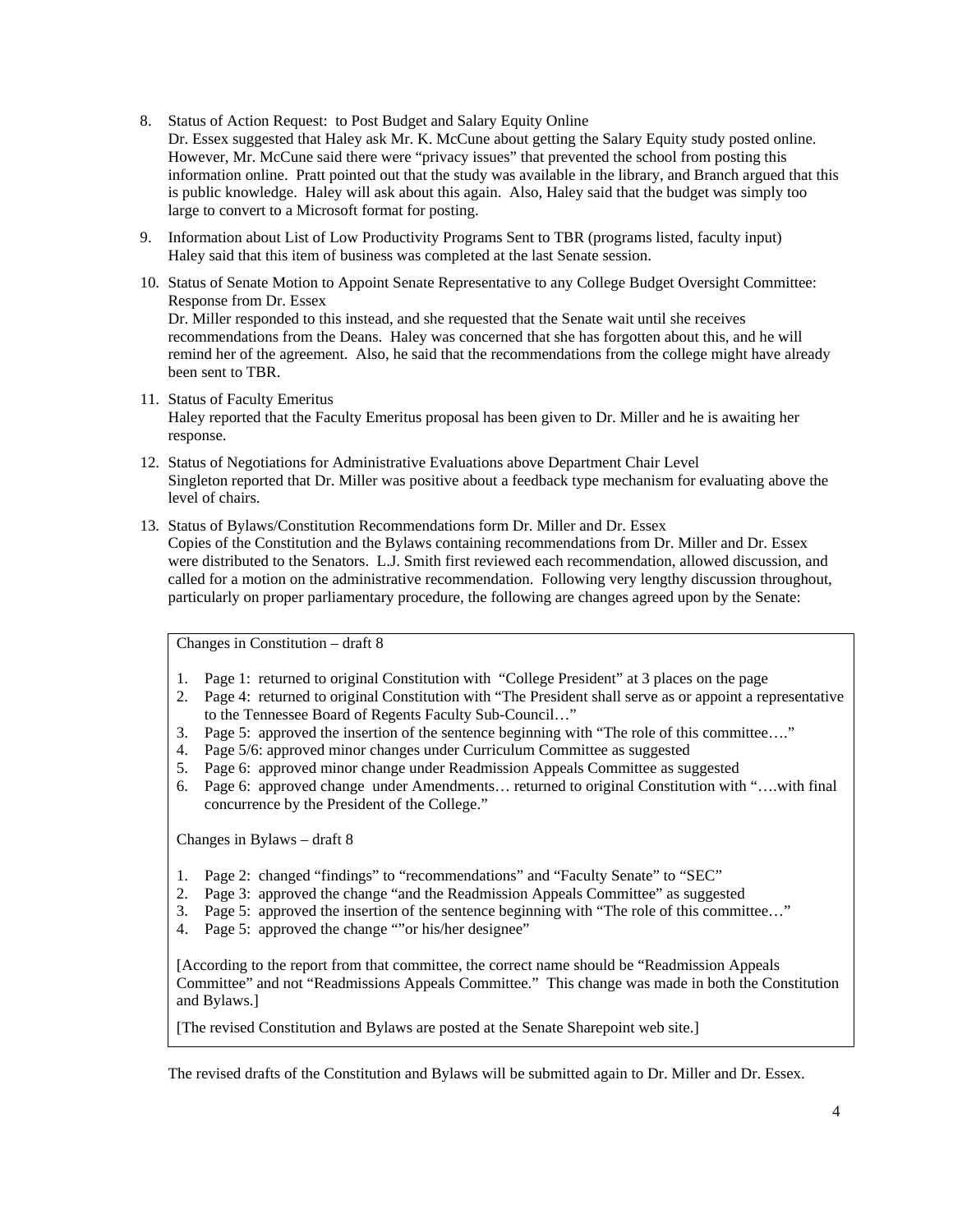#### 14. Status of Faculty Voting on Constitution

Though the Senate approves the Bylaws, the changes in the Constitution must be approved by two-thirds of the faculty voting. Assuming administrative approval, L.J. Smith proposed that the faculty vote on the Constitutional changes take place after all the Senate elections are completed in April.

- 15. Status of Cell Phone Use in Classroom: Clarification from Dr. Miller, Motion Tabled in February At the last Senate meeting, Haley agreed to ask Mr. P. Thomas, the Affirmative Action Officer, about his decision to support a student during an incident at Macon Cove. Haley said that Thomas could not recall any details about the matter, and Haley is still waiting for clarification from him on this. As Haley pointed out at the previous Senate meeting, this incident prompted the TBR lawyers to recommend that Southwest develop a policy regulating cell phone use in the classroom. After further discussion, McColgan questioned the need to wait for any further clarification. Several Senators spoke against setting a department-wide policy as suggested at the previous Senate meeting. Instead, Bodayla moved that "The Faculty Senate supports the right of individual faculty to set their own policy on the use of cell phones and other disruptions." The motion passed with one opposed.
- 16. Status of Divisional, Departmental, Senate President Elections

L.J. Smith reviewed the emails that she and the Election Committee distributed to the Chairs and to the faculty about the upcoming elections. This year the committee assumed the responsibility for the divisional elections, for the election of the Senate President, and for informing those departments which had to elect departmental Senators. She reviewed the timeline that the committee sent out, although weather problems created some delays as well as problems obtaining candidate names from some of the departments. L.J. Smith reported that the divisional elections will begin on March  $5<sup>th</sup>$  with the following candidates running in each division:

## **Divisional Candidates for the 2003-2004 Senate: Division: Liberal Studies & Education Departments: a.** Developmental Studies No Candidate Submitted **b.** Fine Arts, Languages, and Literature **Doug Branch** c. Education **No Candidate** Submitted<br> **d.** Social & Behavioral Science/ Criminal Justice **Nary Ann Bodayla**, **d.** Social & Behavioral Science/ Criminal Justice  **Lilliette Smith\_\_\_\_\_\_\_\_\_\_\_\_\_\_ Division: Business, Career Studies & Tech. Departments: a.** Accountancy, Office Admin. & Career Studies  $\frac{N\omega}{N\omega}$  Candidate Submitted<br>b. Administration & Paralegal Studies  $\frac{N\omega}{N\omega}$  Candidate Submitted **b.** Administration & Paralegal Studies **c. Info. Tech. & Graphic Arts Tech. Jerry Redmond\_\_\_\_\_\_\_\_\_\_\_\_**  d. **Engineering Technologies** Gary Spencer **e. Indus & Environ Technologies Dale Railston\_\_\_\_\_\_\_\_\_\_\_\_\_\_ Division: Math, Sciences & Allied Health Departments: a.** Mathematics **Bill Turner b.** Natural Sciences Robert Tate **c.** Nursing Sharon Livisay **d.** Allied Health **David Brace**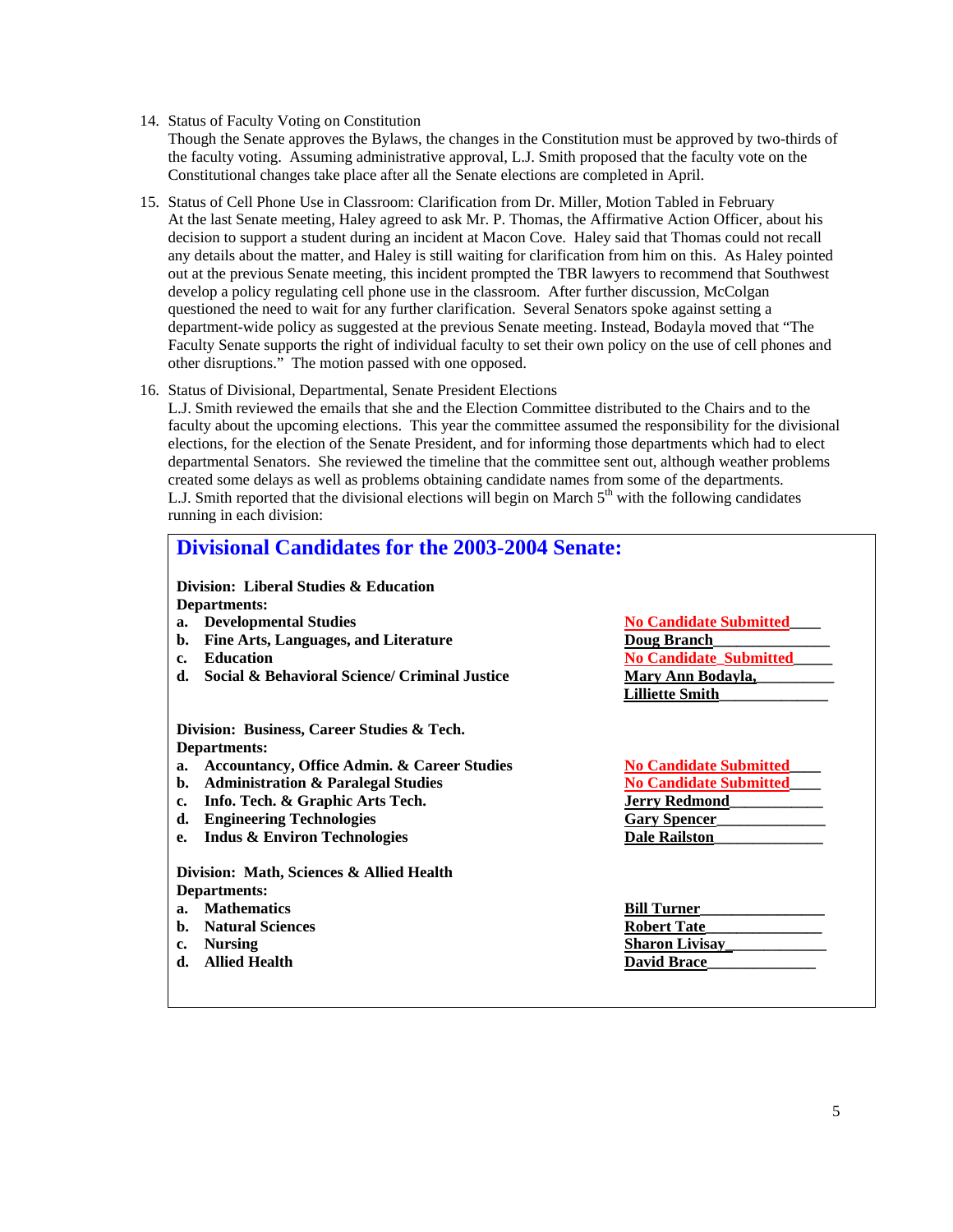L.J. Smith reported that the departments have elected the following departmental Senators at this time:

| <b>Departmental Senators for 2003-2004</b>                     |                                 |
|----------------------------------------------------------------|---------------------------------|
| Division: Liberal Studies & Education                          |                                 |
| Departments:                                                   |                                 |
| <b>Developmental Studies</b><br>$a_{\cdot}$                    | <b>No Replacement This Time</b> |
| Fine Arts, Languages, and Literature<br>b.                     | <b>No Replacement This Time</b> |
| <b>Education</b><br>$c_{\star}$                                | <b>No Replacement This Time</b> |
| <b>Social &amp; Behavioral Science/ Criminal Justice</b><br>d. | <b>No Replacement This Time</b> |
| Division: Business, Career Studies & Tech.                     |                                 |
| Departments:                                                   |                                 |
| <b>Accountancy, Office Admin. &amp; Career Studies</b><br>a.   | <b>Sheridan Park</b>            |
| <b>Administration &amp; Paralegal Studies</b><br>b.            | <b>No Senator Reported</b>      |
| Info. Tech. & Graphic Arts Tech.<br>c.                         | <b>No Replacement This Time</b> |
| f.<br><b>Engineering Technologies</b>                          | <b>Max Cutler</b>               |
| <b>Indus &amp; Environ Technologies</b><br>g.                  | <b>Carl Wagner</b>              |
| Division: Math, Sciences & Allied Health                       |                                 |
| Departments:                                                   |                                 |
| <b>Mathematics</b><br>a <sub>z</sub>                           | <b>Tamara McColgan</b>          |
| <b>Natural Sciences</b><br>h.                                  | <b>Bob Drake</b>                |
| <b>Nursing</b><br>c.                                           | <b>Loretta Regan</b>            |
| <b>Allied Health</b><br>d.                                     | <b>No Replacement This Time</b> |

In concluding her report, L. J. Smith said that the deadline for signatures for the Senate President petition is March  $5<sup>th</sup>$ , the introduction of presidential candidates will be March  $18<sup>th</sup>$ , and the election of the Senate President will be March  $24^{th} - 28^{th}$ .

17. Status of Macon Cove Concerns about Parking in the Lots Near the Trailers: Responses from Captain Brown and Dr. Miller

Captain Brown assured Haley there would be greater enforcement in the Macon Cove lots. In addition to the Macon Cove concerns, Haley sent Mr. Floyd a memo relating to parking issue at the Union Campus. Haley is waiting for a response from him. Singleton pointed out there seems to be greater parking enforcement at Macon Cove, but the officers are now out of tickets.

- E. New Business
	- 1. Bi-annual Vote of Confidence No Confidence in Administration (Tabled in February) In January Pritchard moved to have the matter of a bi-annual vote of confidence – no confidence for the administration added to the February agenda. However, this matter was tabled in February, and Haley suggested that Pritchard withdraw or table it once more. Pritchard argued that this should be in response to the decision of the administration to require the use of the newly developed faculty evaluation. Bodayla argued that an evaluation is quite different from such a proposed vote, and that something of this nature should only be used under extreme circumstances. In the end, Pritchard withdrew the motion.
	- 2. Faculty Awards Forms.
		- Singleton distributed the following three Faculty Awards documents for Senate review:
		- a. Letter from Mr. Arch Griffin inviting nominations and applications, along with a timetable
		- b. Nomination / Application Process for Faculty Awards
		- c. Faculty Awards Application form

She explained that she made changes in the forms to make them current, and she reviewed the documents and how they are to be used. There was some confusion about who was responsible for appointing the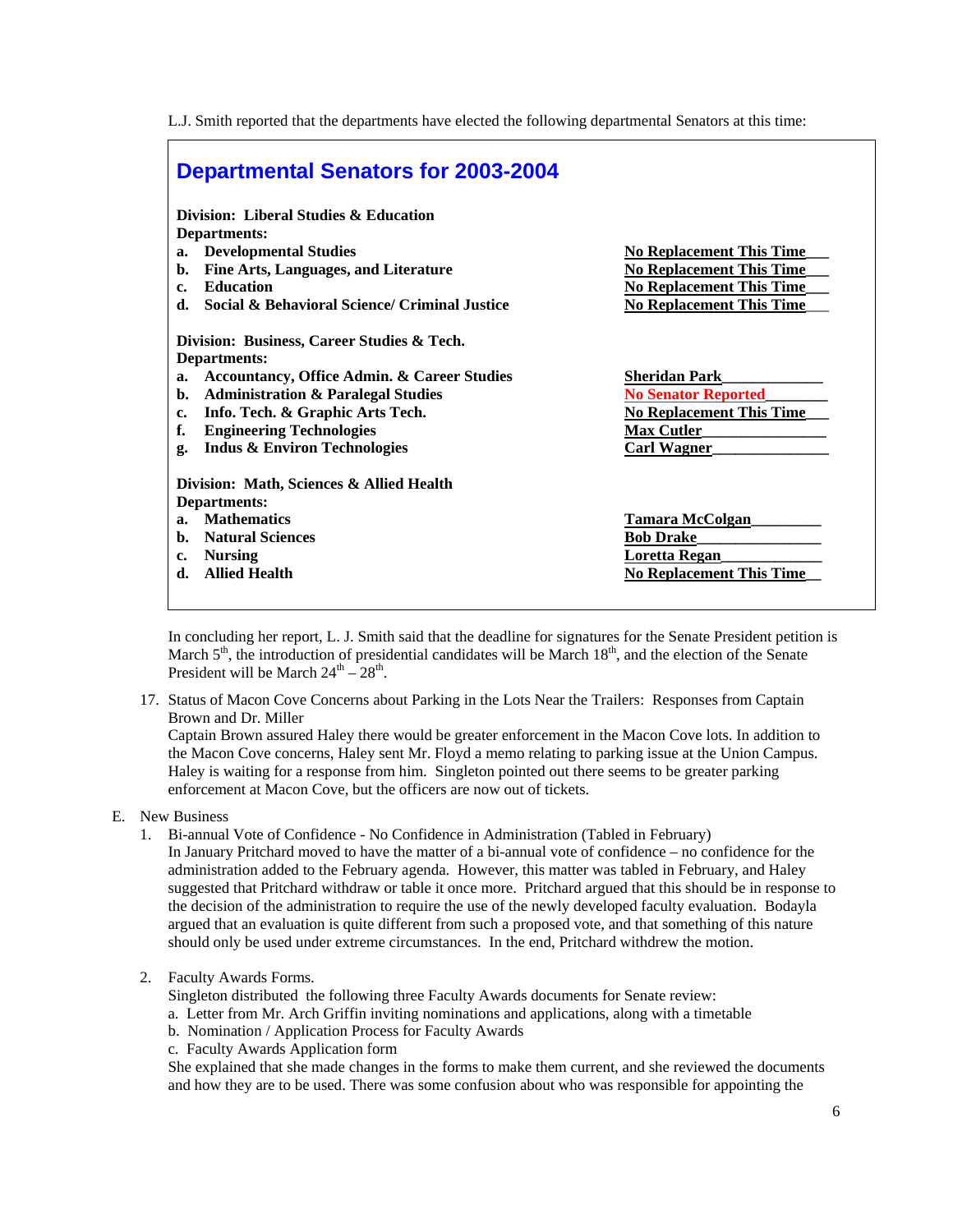Awards Ceremony Committee. Since several Senators felt that organizing this function was not a Senate responsibility, Haley will ask Dr. Miller for clarification. Singleton said that she has asked for faculty participation whenever this committee is established and called for volunteers from among the faculty. Also, she said that someone is needed to complete the purchase orders for the six plaques. The Senate moved to accept the Faculty Awards documents as edited without opposition. [These documents are posted at the Senate Sharepoint web site.]

### **3. Middle College High School**

**Bodayla said that since the college intends to move the MCHS into the E Building at Union Avenue, many college faculty members would be relocated. Bodayla said that she and other faculty there are greatly concerned about the increasing number of incidents involving the high school students. She said that the problems are of such a nature that she and others have begun to fear for their safety! She stressed that at this point the students are not just a nuisance problem, but have become an actual safety treat to college faculty, staff, and college students! Bodayla said that she does not believe that containing them at one location, E building, will resolve anything, and she questioned the large cost of refitting building E so that it would be up to code for high school age students. She informed the Senate that she would be drafting a petition for college personnel to sign requesting the removal of the high school from the Union Avenue Campus. She requested that faculty send her documentation of past problems or incidents involving the high school students. D. Smith stated that it was outrageous to spend such a large amount of money on renovations for the high school, and he too said that this would be a good time to push for the removal of the high school from the campus. Bodayla called for Senators to volunteer to circulate the petitions at the campuses and centers. She stated emphatically that she wanted to compile this data in the event that high school students attack and injure college faculty members and to provide evidence for lawsuits that might arise as a result of an attack. Williams said that over the years he has sent letters describing problems created by the high school students to successive administrations and to a previous Chancellor but to no avail, and he said that he has given up. He also said that he left the Union Campus several years ago to avoid contact with the high school students altogether.** 

#### Other Business

1. Appointments to Senate Committees for 2003-2004 Many of the faculty have been serving on Senate committees for the last two years. Since these are supposed to be yearly appointments, Haley will reappoint them should he be reelected as Senate President (with the exception of the FDEC).

#### F. Adjournment

The Senate moved to adjourn at 5:12 P.M. The next Senate meeting will be April 1st, in the Faculty Lounge at the Union Avenue Campus.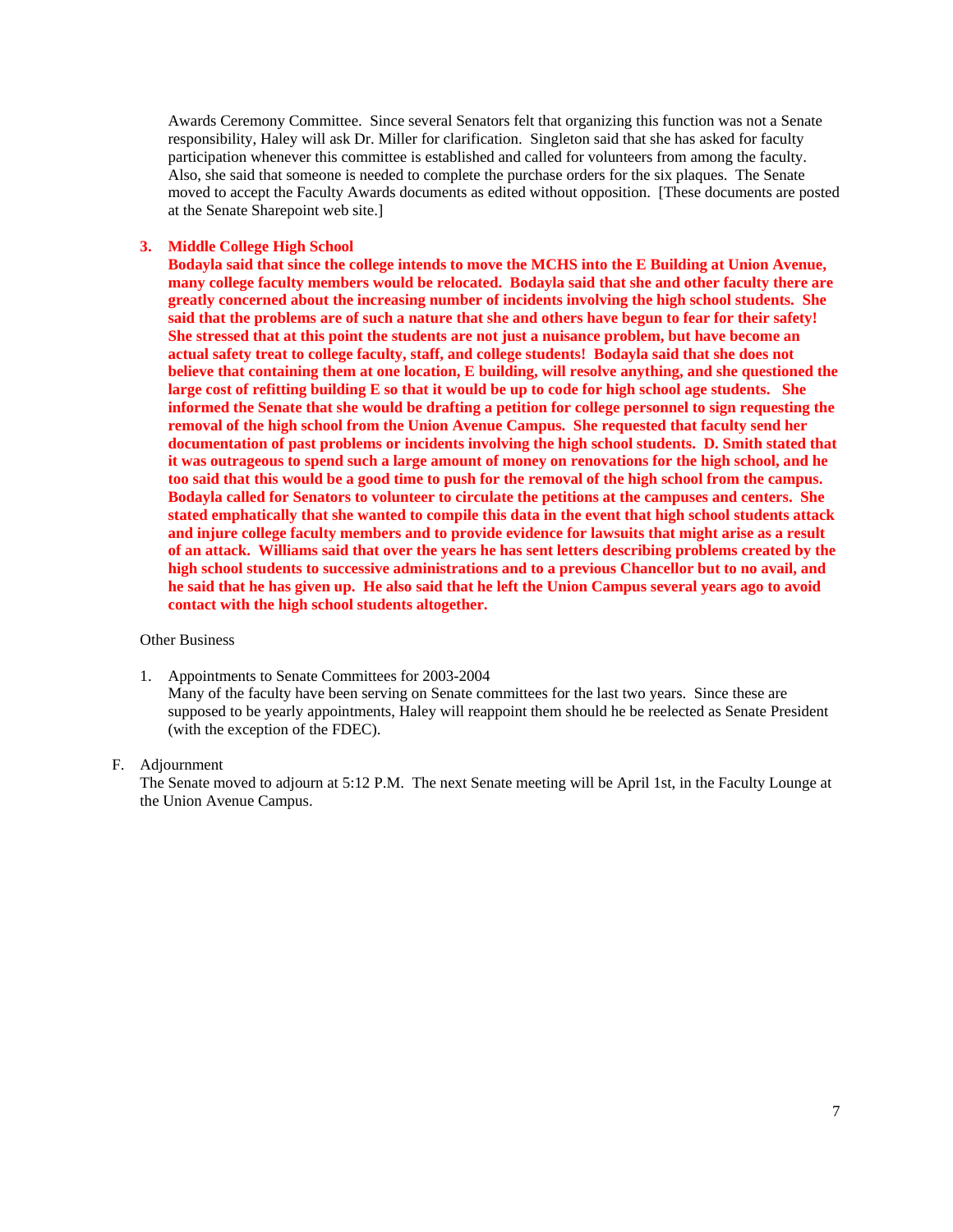## STCC Senators and Senate Committees

### March Roll Sheet

#### **2002-2003 Senate**

|  | President: Steve Haley | shaley | 5635 |
|--|------------------------|--------|------|
|--|------------------------|--------|------|

### **Division Senators of Liberal Studies and Education - Five Seats.** Roll

(Developmental Studies, Education, Fine Arts/Language and Literature, Social and Behavioral Science/Criminal Justice)

| Mary Ann Bodayla (1yr)          | mbodayla  | Social Behav. Sci./Crim. Just. | 5197 |  |
|---------------------------------|-----------|--------------------------------|------|--|
| Doug Branch (1yr)               | dbranch   | Fine Arts/Lang. and Lit.       | 4483 |  |
| Lilliette Smith $(1yr)$         | lismith   | Social Behav. Sci./Crim. Just. | 4125 |  |
| $Clark$ McKinney $(2\gamma rs)$ | cmckinney | Social Behav. Sci./Crim. Just. | 4574 |  |
| Mark Moses (2yrs)               | mmoses    | Developmental Studies          | 4434 |  |

### **Division Senators of Business, Career Studies and Technology - Five Seats.**

(Accountacy/Office Adm./Career Studies, Business Adm. and Paralegal Studies, Information Tech/Graphic Arts/Geog. Info. Sys., Engineering Tech., Industrial and Environ. Tech.)

| Patsy Fancher (1yr)              | pfancher          | Information Tech., Graph. Arts. | 4141 |  |
|----------------------------------|-------------------|---------------------------------|------|--|
| Kathy Singleton (1yr)            | ksingleton        | Information Tech., Graph. Arts  | 4415 |  |
| Mike Northern $(1yr)$            | mnorthern         | Engineering Tech.               | 4286 |  |
| Bettie Abernathy-Phillips (2yrs) | <b>baphillips</b> | Business Adm. & Paralegal Stu   | 4691 |  |
| Todd Blankenbeckler (2yrs)       | tblankenbeck      | Information Tech., Graph. Arts  | 4677 |  |

#### **Division Senators of Math, Natural Sciences, & Health Sciences - Four Seats.**

(Nursing, Mathematics, Natural Sciences, Allied Health)

| Bill Turner $(1yr)$ | wturner        | <b>Mathematics</b>      | 6023 |  |
|---------------------|----------------|-------------------------|------|--|
| Doug Smith $(1yr)$  | dsmith         | Natural Sciences        | 4128 |  |
| Gerald Foon (2yrs)  | gfoon          | Allied Health           | 5412 |  |
| Lynda Miller (2yrs) | <i>lmiller</i> | <b>Natural Sciences</b> | 4447 |  |

## **Departments by Division:**

**Division: Business, Career Studies & Tech. Departments:** 

- **a. Accountancy, Office Admin. & Career Studies**
- **b. Administration & Paralegal Studies**
- **c. Info. Tech. & Graphic Arts Tech.**
- **d. Engineering Technologies**

```
e. Indus & Environ Technologies
```

| Sheridan Park (1yr)   | spark       | Accountancy/ Office Adm.        | 4682 |  |
|-----------------------|-------------|---------------------------------|------|--|
| Twyla Waters (1yr)    | twaters     | Business Adm. and Paralegal St. | 4596 |  |
| Roger Schlichter(2yr) | rschlichter | Information Tech./Graphic Arts  | 4144 |  |
| Bill Simon (1yr)      | wsimon      | Engineering Tech.               | 4163 |  |
| Vicki Armstrong (1yr) | varmstrong  | Industrial and Environ. Tech.   | 4293 |  |

### **Division: Liberal Studies & Education Departments:**

**a. Developmental Studies** 

- **b. Fine Arts, Languages, and Literature**
- **c. Education**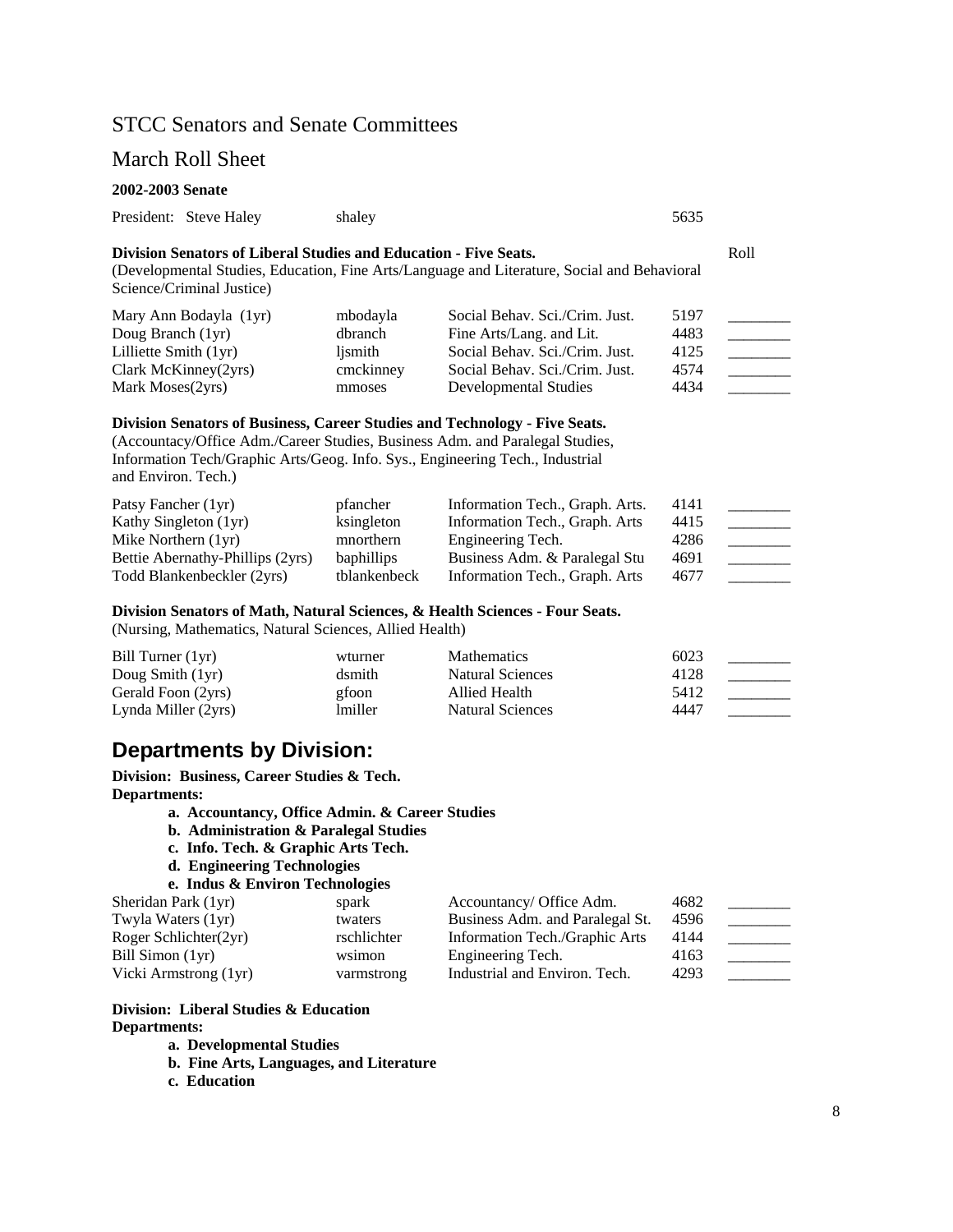| d. Social & Behavioral Science/ Criminal Justice                   |            |                                   |      |  |
|--------------------------------------------------------------------|------------|-----------------------------------|------|--|
| Mickey Beloate (2yr)                                               | mbeloate   | Developmental Studies             | 6015 |  |
| John Pritchard (2yr)                                               | jpritchard | Fine Arts/Language and Literature | 5645 |  |
| Lafayette Gatewood (2yr)                                           | lgatewood  | Education.                        | 5147 |  |
| Mary Pratt (2yr)                                                   | mpratt     | Social Behav. Sci./Crim. Just     | 6056 |  |
| Division: Math, Natural Sciences & Health Sciences<br>Departments: |            |                                   |      |  |
| a. Mathematics                                                     |            |                                   |      |  |
| <b>b.</b> Natural Sciences                                         |            |                                   |      |  |
| c. Nursing                                                         |            |                                   |      |  |
| d. Allied Health                                                   |            |                                   |      |  |
| Tamara McColgan (1yr)                                              | tmccolgan  | <b>Mathematics</b>                | 5530 |  |
| Jim Williams (1yr)                                                 | jiwilliams | <b>Natural Sciences</b>           | 5978 |  |
| Mary Vines (1yr)                                                   | mvines     | Nursing                           | 5549 |  |
| Linda Pope (2yr)                                                   | lpope      | Allied Health                     | 5056 |  |

Senators are exempt from serving on other standing committees.

# **Faculty Senate Committees for 2002-2003**

**ACADEMIC MATTERS:** Lynn Huggins, Ron Gephart (**Chair**), Clarence Christian, Janice Van Dyke, Lynn Spivey, Carolyn Brown, Pam Trim, Marguerite Jackson Jones; Liz Lawrence;

**GRADE APPEALS:** Louis Moses, Deborah Barton, Melvin Tuggle, Loretta Regan (**Chair**), Carol Gazik, \*\_\_\_\_\_, Clementee Whaley; (Jody Couch has resigned from this committee, but her replacement has not been named.)

**FACULTY HANDBOOK:** Lydia Linebarger, Roma Magtoto, Mark Moses, Cy Pipkin, Loretta McBride, Marty Hurrah (**Chair**), Thelma Harris, Brenda Smith, (Ed Reid, ex officio);

**FACULTY DEVELOPMENT AND EVALUATION:** Linda Lipinski (**Assist. Chair**), Georgia Whaley, Darius Wilson, Jane Santi, Vicki Robertson (**Chair**), Mary Pratt, Thurston Shrader, Janice Van Dyke, Donna Toole, Homer Ray, Evelyn Little;

**FACULTY WELFARE:** Indiren Pillay, Fonda Fracchia, Clair Berry, Malinda Wade, John Friedlander, Cecil Coone, Robert Prytula, Dave Darnall, Yvonne Jones, Eddie Jones, Dwight Campbell, Deborah Haseltine (**Chair**), Frankie Harris, Phyllis Cox, Charles Pender, D. Wright;

### **(AD HOC) SENATE SCHOLARSHIP COMMITTEE :**

**ELECTION COMMITTEE:** L.J. Smith (chair), M. Beloate, R. Schlichter, L. Miller, and J. Pritchard

### **The following are College Standing Committees with specific Senate Relationships: (See Constitution.)**

### **CURRICULUM COMMITTEE:**

Clark McKinney is the Senate liaison to this committee.

### **PROMOTION AND TENURE COMMITTEE:**

**READMISSION APPEALS:** Darius Wilson, Pat Foley, Asmelash Ogbasion, Joe Carson (**Assist. Chair**), Kathy Germain (**Chair**), Brenda Phillips;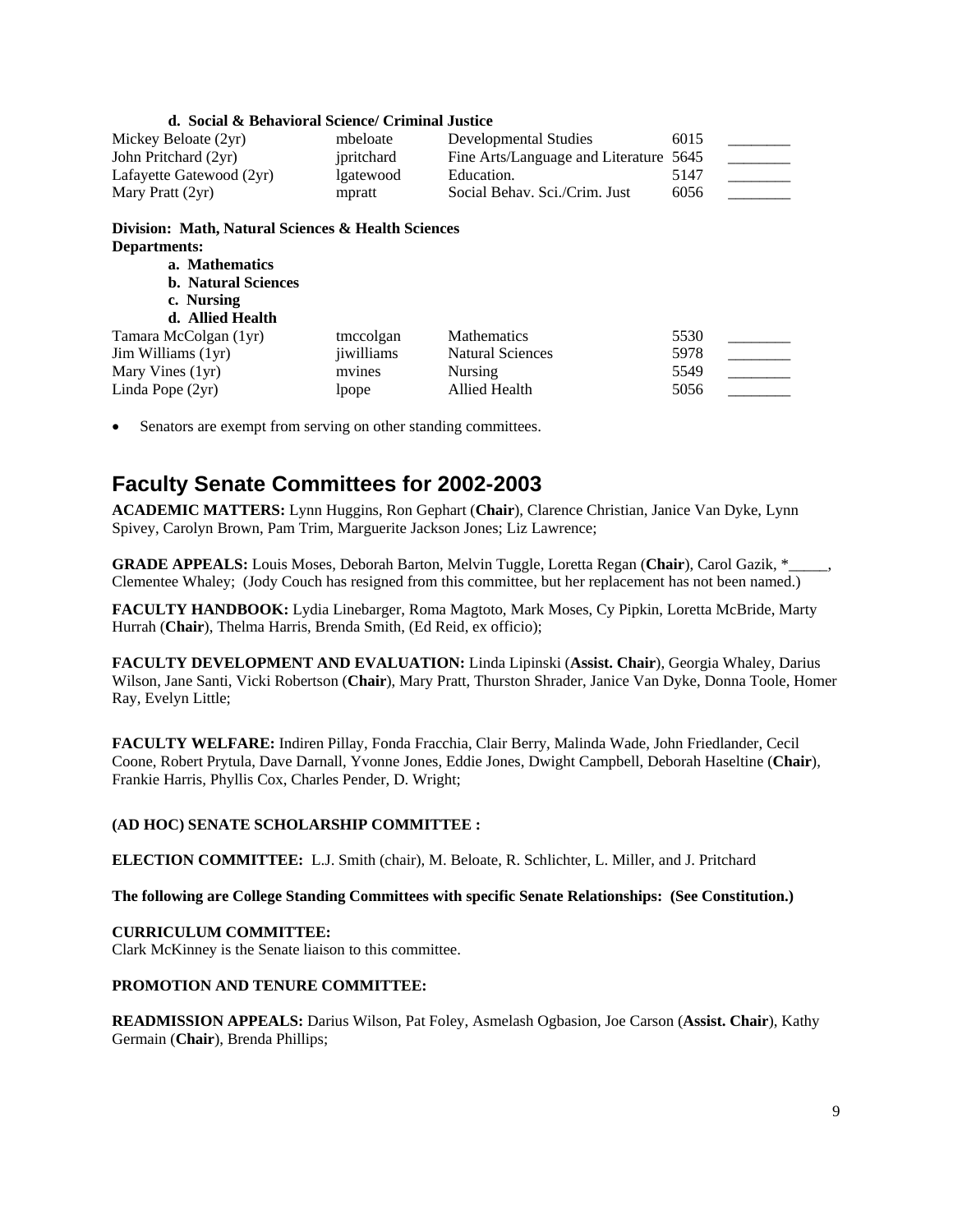## STCC Senators and Senate Committees

## April Roll Sheet

### **2003-2004 Senate**

| President: Steve Haley | shaley | 5635 |
|------------------------|--------|------|
|                        |        |      |

# **Division Senators:**

### **Division Senators of Liberal Studies and Education - Five Seats.** The Seats of Roll

(Developmental Studies, Education, Fine Arts/Language and Literature, Social and Behavioral Science/Criminal Justice)

| Mary Ann Bodayla (2yrs) | mbodayla  | Social Behav. Sci./Crim. Just. | 5197 |
|-------------------------|-----------|--------------------------------|------|
| Doug Branch (2yrs)      | dbranch   | Fine Arts/Lang. and Lit.       | 4483 |
| Lilliette Smith (2yrs)  | lismith   | Social Behav. Sci./Crim. Just. | 4125 |
| Clark McKinney $(1yr)$  | cmckinney | Social Behav. Sci./Crim. Just. | 4574 |
| Mark Moses $(1yr)$      | mmoses    | Developmental Studies          | 4434 |

### **Division Senators of Business, Career Studies and Technology - Five Seats.**

(Accountacy/Office Adm./Career Studies, Business Adm. and Paralegal Studies, Information Tech/Graphic Arts/Geog. Info. Sys., Engineering Tech., Industrial and Environ. Tech.)

| Jerry Redmond (2yrs)            | jredmond          | Information Tech., Graph. Arts. | 4410 |
|---------------------------------|-------------------|---------------------------------|------|
| Gary Spencer (2yrs)             | gspencer          | Engineering Tech.               | 4404 |
| Dale Railston (2yrs)            | drailston         | Indus & Environ Technologies    | 4152 |
| Bettie Abernathy-Phillips (1yr) | <b>baphillips</b> | Business Adm. & Paralegal Stu   | 4691 |
| Todd Blankenbeckler (1yr)       | tblankenbeck      | Information Tech., Graph. Arts  | 4677 |

### **Division Senators of Math, Natural Sciences, & Health Sciences - Four Seats.**  (Nursing, Mathematics, Natural Sciences, Allied Health)

| Bill Turner (2yr)   | wturner | <b>Mathematics</b>      | 6023 |
|---------------------|---------|-------------------------|------|
| David Brace $(2yr)$ | dbrace  | Allied Health           | 5405 |
| Gerald Foon (1yr)   | gfoon   | Allied Health           | 5412 |
| Lynda Miller (1yr)  | lmiller | <b>Natural Sciences</b> | 4447 |

## **Department Senators:**

**Division: Business, Career Studies & Tech. Departments:** 

- **a. Accountancy, Office Admin. & Career Studies**
- **b. Administration & Paralegal Studies**
- **c. Info. Tech. & Graphic Arts Tech.**
- **d. Engineering Technologies**

| e. Indus & Environ Technologies |             |                                 |      |
|---------------------------------|-------------|---------------------------------|------|
| Sheridan Park (2yr)             | spark       | Accountancy/ Office Adm.        | 4682 |
| No Senator Elected at this time |             | Business Adm. and Paralegal St. |      |
| Roger Schlichter(1r)            | rschlichter | Information Tech./Graphic Arts  | 4144 |
| Max Cutler $(2yr)$              | mcutler     | Engineering Tech.               | 4166 |
| Carl Wagner (2yr)               | cwagner     | Industrial and Environ. Tech.   | 4160 |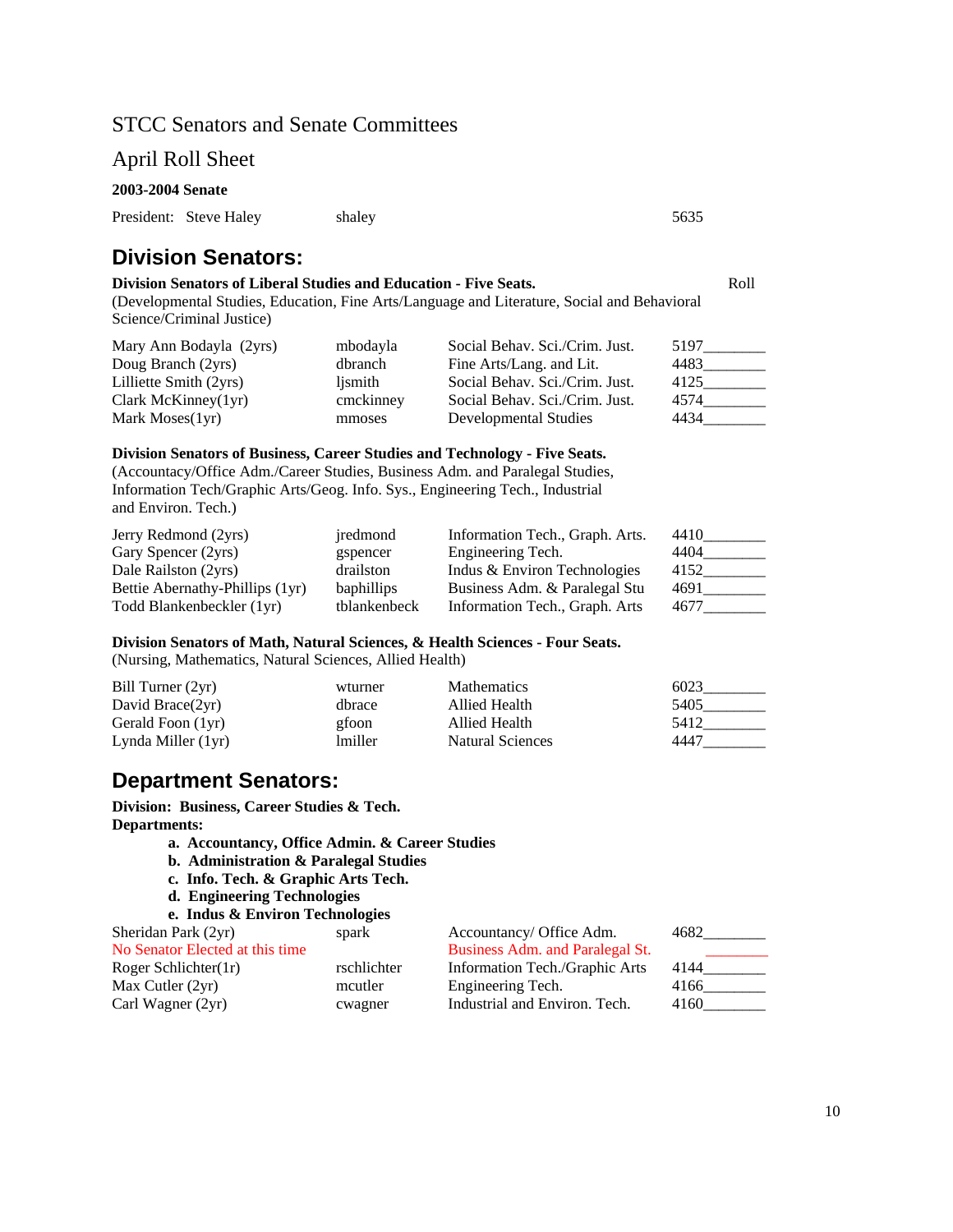**Division: Liberal Studies & Education Departments:** 

- **a. Developmental Studies** 
	- **b. Fine Arts, Languages, and Literature**
	- **c. Education**

### **d. Social & Behavioral Science/ Criminal Justice**

| Mickey Beloate (1yr)     | mbeloate   | Developmental Studies                  | 6015 |
|--------------------------|------------|----------------------------------------|------|
| John Pritchard (1yr)     | ipritchard | Fine Arts/Language and Literature 5645 |      |
| Lafayette Gatewood (1yr) | lgatewood  | Education.                             | 5147 |
| Mary Pratt (1yr)         | mpratt     | Social Behav. Sci./Crim. Just          | 6056 |

### **Division: Math, Natural Sciences & Health Sciences Departments:**

| a. Mathematics             |           |                         |      |
|----------------------------|-----------|-------------------------|------|
| <b>b.</b> Natural Sciences |           |                         |      |
| c. Nursing                 |           |                         |      |
| d. Allied Health           |           |                         |      |
| Tamara McColgan (2yr)      | tmccolgan | <b>Mathematics</b>      | 5530 |
| Bob Drake(2yr)             | bdrake    | <b>Natural Sciences</b> | 4501 |
| Loretta Regan (2yr)        | lregan    | Nursing                 | 5447 |
| Linda Pope (1yr)           | lpope     | Allied Health           | 5056 |

Senators are exempt from serving on other standing committees.

## **Membership of Faculty Senate Committees for 2003-2004**

**ACADEMIC MATTERS:** to be appointed;

**GRADE APPEALS:** to be appointed

**FACULTY HANDBOOK:** to be appointed;

**FACULTY DEVELOPMENT AND EVALUATION:** Linda Lipinski (**Assist. Chair**), Georgia Whaley, Darius Wilson, Jane Santi, Vicki Robertson (**Chair**), Mary Pratt, Thurston Shrader, Janice Van Dyke, Donna Toole, Kathy Singleton, Evelyn Little;

**FACULTY WELFARE:** to be appointed;

**(AD HOC) SENATE SCHOLARSHIP COMMITTEE :** to be appointed;

**ELECTION COMMITTEE:** to be appointed;

**The following are College Standing Committees with specific Senate Relationships: (See Constitution.)** 

**CURRICULUM COMMITTEE**: liaison to be appointed;

**PROMOTION AND TENURE COMMITTEE:** to be appointed during the fall;

**READMISSION APPEALS:** to be appointed;